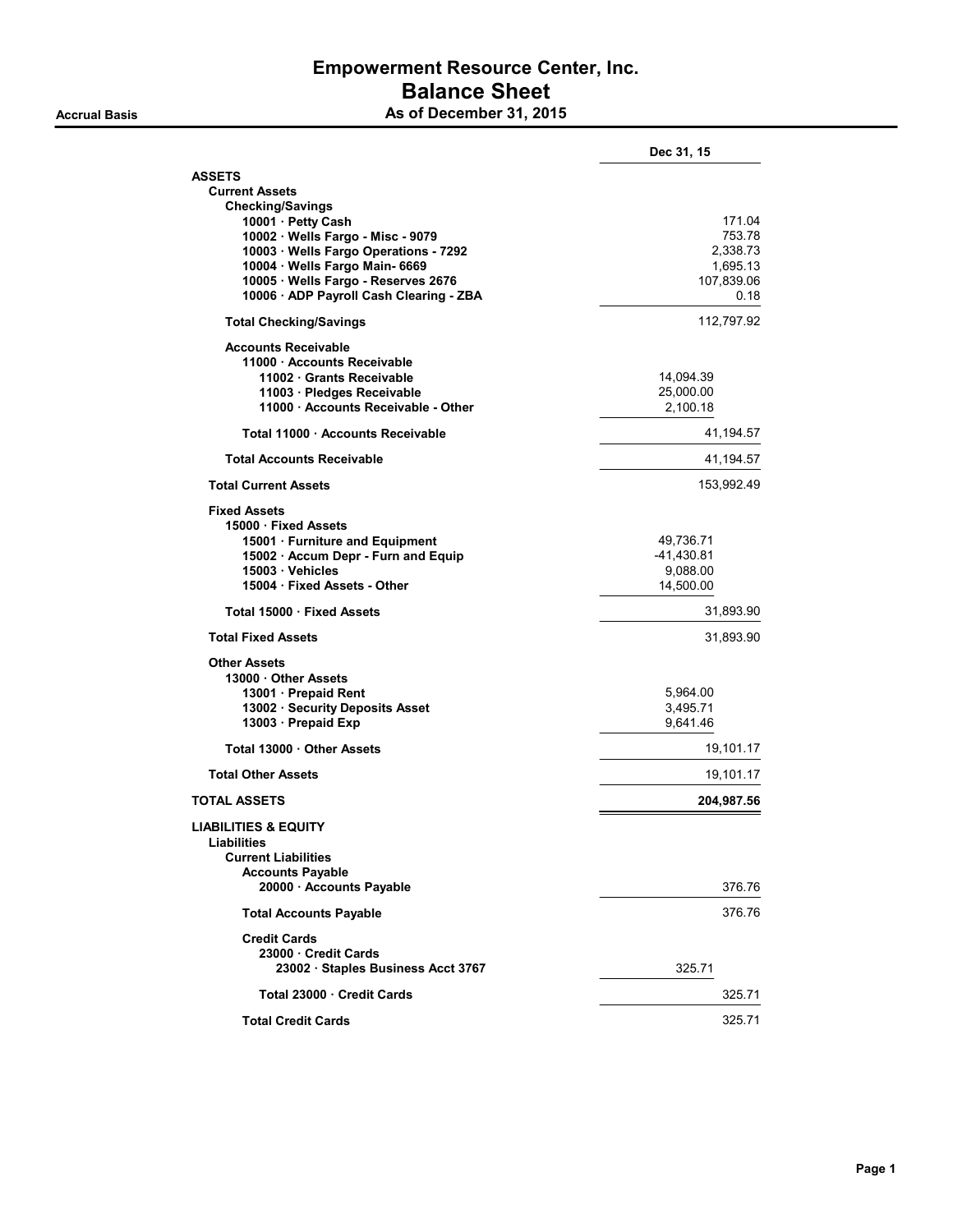#### Empowerment Resource Center, Inc. Balance Sheet Accrual Basis **Accrual Basis** As of December 31, 2015

|                                                                                                                               | Dec 31, 15             |
|-------------------------------------------------------------------------------------------------------------------------------|------------------------|
| <b>Other Current Liabilities</b><br>20001 Current Liabilites<br>21000 Accrued Liabilities<br>20001 Current Liabilites - Other | 57,507.66<br>$-51.05$  |
| Total 20001 Current Liabilites                                                                                                | 57,456.61              |
| <b>Total Other Current Liabilities</b>                                                                                        | 57,456.61              |
| <b>Total Current Liabilities</b>                                                                                              | 58,159.08              |
| <b>Total Liabilities</b>                                                                                                      | 58,159.08              |
| <b>Equity</b><br>30000 Net Assets<br>31500 · Temp. Restricted Net Assets                                                      | 25,500.00              |
| Total 30000 · Net Assets                                                                                                      | 25,500.00              |
| 32000 · Unrestricted Net Assets<br><b>Net Income</b>                                                                          | 85,620.24<br>35,708.24 |
| <b>Total Equity</b>                                                                                                           | 146,828.48             |
| TOTAL LIABILITIES & EQUITY                                                                                                    | 204,987.56             |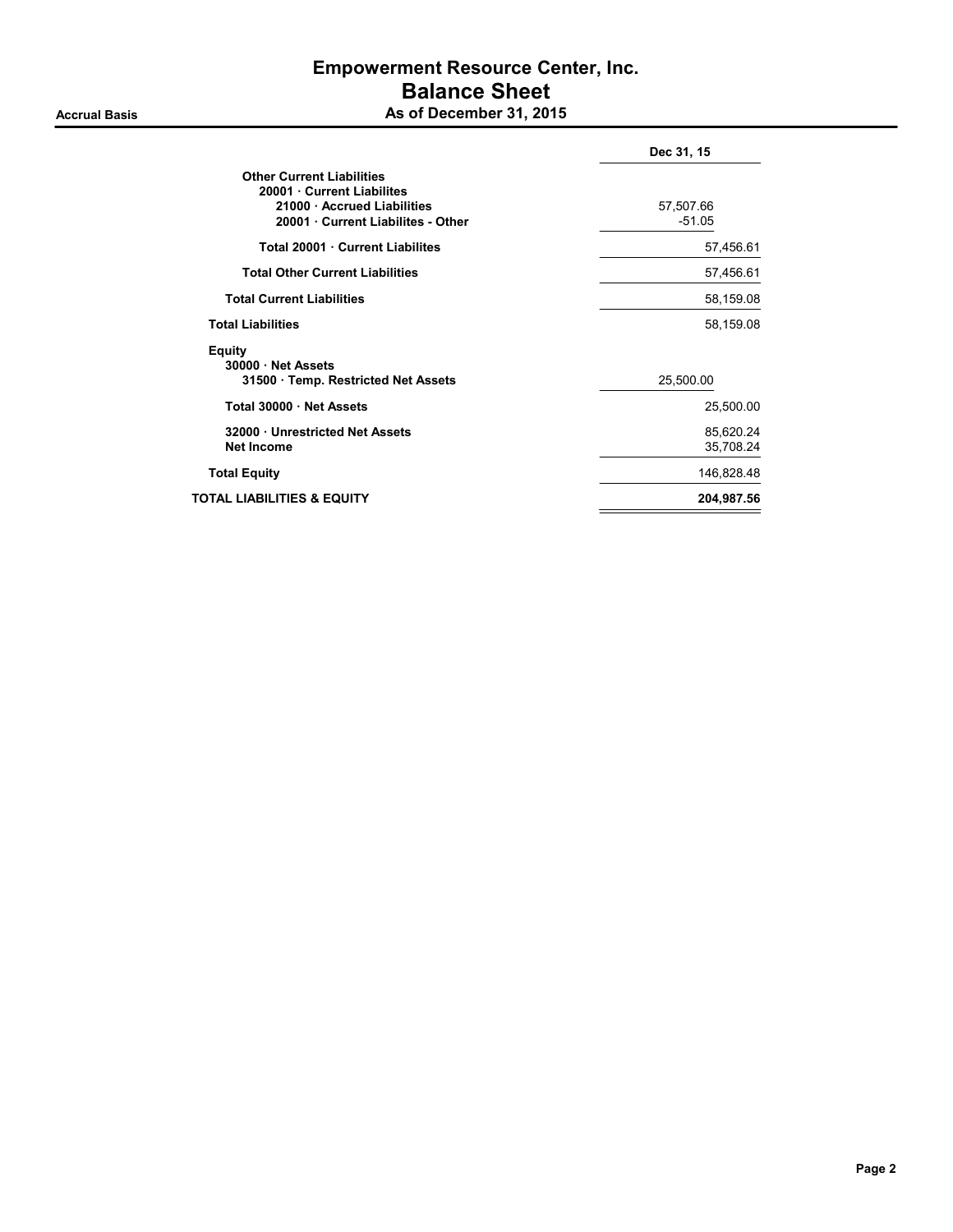|                                                                                                                                                                                                                                    | Jan - Dec 15                                                                            |
|------------------------------------------------------------------------------------------------------------------------------------------------------------------------------------------------------------------------------------|-----------------------------------------------------------------------------------------|
| Ordinary Income/Expense<br>Income                                                                                                                                                                                                  |                                                                                         |
| 43000 Foundation and Trust Grants<br>43400 · Direct Public Support                                                                                                                                                                 | 32,926.66                                                                               |
| 43430 · Individ, Business Contributions                                                                                                                                                                                            | 253.48                                                                                  |
| Total 43400 · Direct Public Support                                                                                                                                                                                                | 253.48                                                                                  |
| 43500 Charitable Donations<br>43510 · Board of Trustees<br>43550 TCGT                                                                                                                                                              | 200.00<br>146.40                                                                        |
| Total 43500 Charitable Donations                                                                                                                                                                                                   | 346 40                                                                                  |
| 44500 · Federal Grants - DIRECT<br>44520 CDC Grant<br>44530 · SAMHSA                                                                                                                                                               | 241,580.74                                                                              |
| 44535 ICP                                                                                                                                                                                                                          | 393,786.65                                                                              |
| Total 44530 · SAMHSA                                                                                                                                                                                                               | 393,786.65                                                                              |
| 44540 · National Library of Medicine                                                                                                                                                                                               | 4,839.61                                                                                |
| Total 44500 · Federal Grants - DIRECT                                                                                                                                                                                              | 640,207.00                                                                              |
| 44600 · Local County Grants<br>44630 · Fulton County                                                                                                                                                                               | 12,499.00                                                                               |
| Total 44600 · Local County Grants                                                                                                                                                                                                  | 12,499.00                                                                               |
| 44700 State Grants<br>44620 Ga Dept of Public Health                                                                                                                                                                               | 176,249.97                                                                              |
| Total 44700 State Grants                                                                                                                                                                                                           | 176,249.97                                                                              |
| 44800 · Indirect Public Support<br>44820 · United Way, CFC Contributions                                                                                                                                                           | 45.43                                                                                   |
| Total 44800 · Indirect Public Support                                                                                                                                                                                              | 45.43                                                                                   |
| 47220 Clinical Services<br>47221 · Clinic Income - Direct Pay<br>47220 · Clinical Services - Other                                                                                                                                 | 896.75<br>6.069.66                                                                      |
| Total 47220 Clinical Services                                                                                                                                                                                                      | 6,966.41                                                                                |
| 48000 Donations - In Kind Services<br>48500 · Unrestricted Income Release<br>49800 · Interest-Savings, Short-term CD                                                                                                               | 49,505.00<br>52,500.00<br>18.13                                                         |
| <b>Total Income</b>                                                                                                                                                                                                                | 971,517.48                                                                              |
| <b>Gross Profit</b>                                                                                                                                                                                                                | 971,517.48                                                                              |
| <b>Expense</b><br>51000 · Payroll Expense<br>51005 · Payroll Expenses                                                                                                                                                              | 459.08                                                                                  |
| 51010 · Salaries and wages<br>51020 Medicare<br>51030 · Social Security<br>51040 · Payroll Fees<br>51050 GA Unemployment<br>51060 · Health Insurance<br>51061 Dental Insurance<br>51062 · Vision Insurance<br>51063 Life Insurance | 465,161.89<br>6,407.24<br>22,411.09<br>1,828.80<br>5,171.44<br>391.68<br>82.38<br>37.60 |
| 51064 · Medical Insurance                                                                                                                                                                                                          | 12,087.91                                                                               |
| Total 51060 · Health Insurance                                                                                                                                                                                                     | 12,599.57                                                                               |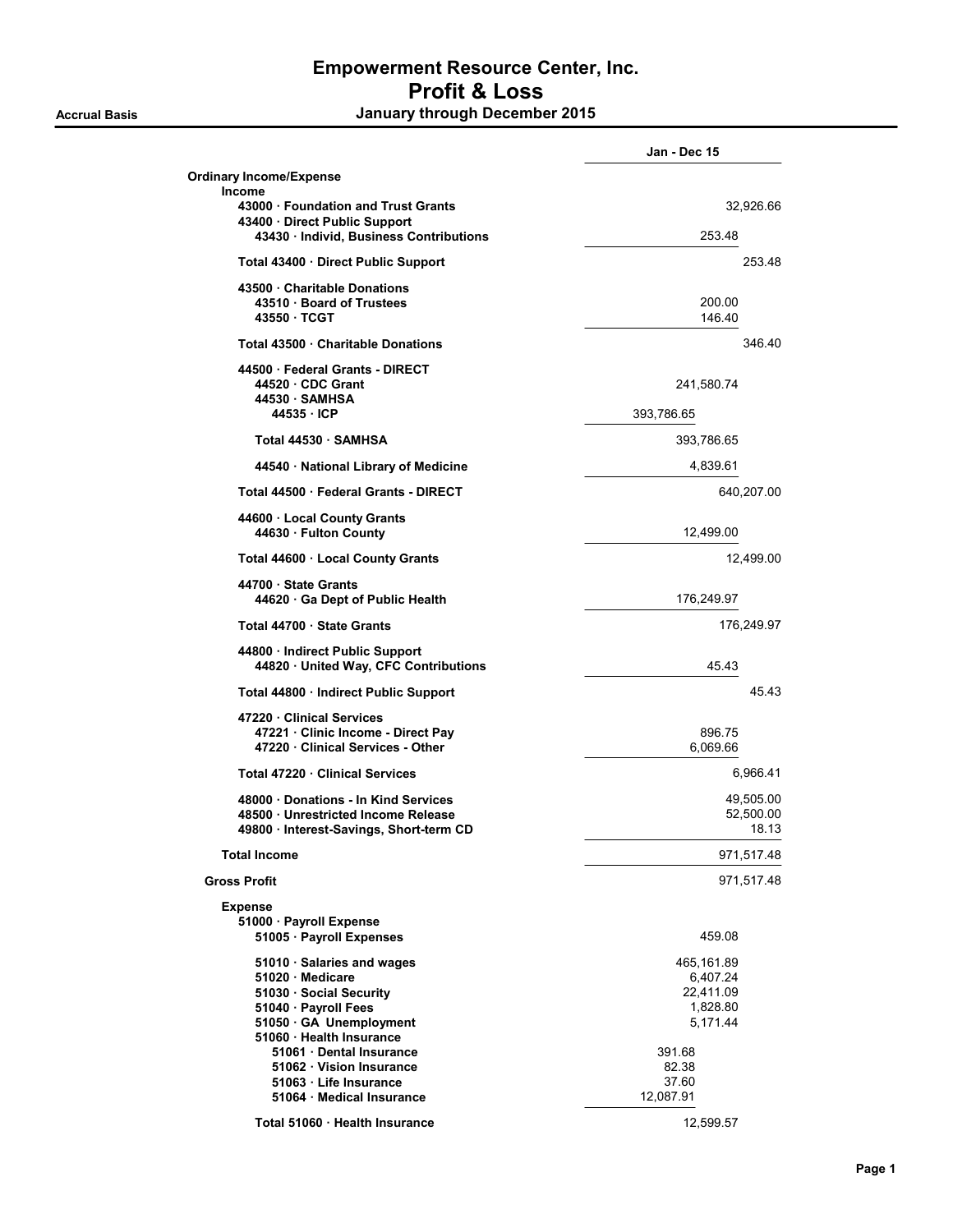| 51070 · Health Insurance Stipend<br>8,300.00<br>51080 · Workers Compensation Insurance<br>13,021.00<br>51090 · ADP Retirement Plan<br>4,164.58<br>51095 · Relocation Benefits<br>899.82<br>540,424.51<br>Total 51000 · Payroll Expense<br>60900 · Business Expenses<br>60920 · Business Registration Fees<br>30.00<br>30.00<br>Total 60900 Business Expenses<br>62100 Contract Services<br>9,187.00<br>62110 · Accounting Fees<br>62115 · Professional Services<br>1,377.50<br>62125 · Interns Work Study Earnings<br>1,545.69<br>62150 · Independent Contract<br>145,593.73<br>62170 · Computer IT Fees<br>24,791.22<br>62180 · Medisoft EHR System<br>11,649.00<br>62190 · Absolute Care Medical Center<br>1,615.00<br>7,522.33<br>62195 · Tangu Recovery Services<br>Total 62100 Contract Services<br>203,281.47<br>62800 · Facilities and Equipment<br>62810 · Depr and Amort - Allowable<br>13,185.86<br>62820 · Facilities Rental & Services<br>697.63<br>34.00<br>62825 Public Storage<br>62835 · Copier Equipment Maintenance<br>1,571.58<br>62840 Equip Rental and Maintenance<br>7,872.84<br>62845 · Parking<br>2,967.50<br>62860 · Office Equipment & Furniture<br>9,195.85<br>62880 Office Rent<br>68,643.20<br>104,168.46<br>Total 62800 · Facilities and Equipment<br>63000 · Program Expense - Participants<br>63100 · Participant Awards<br>63110 · Client Transportation<br>1,807.95<br>63140 · Client Incentives<br>4,452.40<br>Total 63100 · Participant Awards<br>6,260.35<br>63000 · Program Expense - Participants - Other<br>750.00<br>Total 63000 · Program Expense - Participants<br>7,010.35<br>64000 · Clinical Expenses<br>1,309.08<br>64010 · Biohazard Disposal<br>64020 · Medication & Treatment Supplies<br>2,152.13<br>64030 Medical Courier Services<br>623.61<br>891.36<br>64040 · Laboratory Processing<br>64050 · Laboratory Supplies<br>1,516.58<br>6,492.76<br>Total 64000 · Clinical Expenses<br>65000 · Operations<br>65001 · Bank Service Charge<br>55.00<br>65002 · Office Expenses<br>595.03<br>65003 · Advertising Expenses<br>4,812.24<br>65004 · Office Meetings<br>973.11<br>65006 · Expense Reimbursement<br>676.82<br>65007 · Software Expenses<br>90.00<br>65009 · Staff Development<br>1,020.45<br>65012 · Computer /Internet expense<br>259.09<br>65014 · PayPal Service fees<br>139.08<br>65015 · Parking Reimbursement<br>19.00<br>65018 · Dues & Membership Fees<br>1,457.59<br>65019 · Auto Expenses<br>2,971.86 | Jan - Dec 15 |
|---------------------------------------------------------------------------------------------------------------------------------------------------------------------------------------------------------------------------------------------------------------------------------------------------------------------------------------------------------------------------------------------------------------------------------------------------------------------------------------------------------------------------------------------------------------------------------------------------------------------------------------------------------------------------------------------------------------------------------------------------------------------------------------------------------------------------------------------------------------------------------------------------------------------------------------------------------------------------------------------------------------------------------------------------------------------------------------------------------------------------------------------------------------------------------------------------------------------------------------------------------------------------------------------------------------------------------------------------------------------------------------------------------------------------------------------------------------------------------------------------------------------------------------------------------------------------------------------------------------------------------------------------------------------------------------------------------------------------------------------------------------------------------------------------------------------------------------------------------------------------------------------------------------------------------------------------------------------------------------------------------------------------------------------------------------------------------------------------------------------------------------------------------------------------------------------------------------------------------------------------------------------------------------------------------------------------------------------------------------------------------------------------------------------------------------------------------------------------|--------------|
|                                                                                                                                                                                                                                                                                                                                                                                                                                                                                                                                                                                                                                                                                                                                                                                                                                                                                                                                                                                                                                                                                                                                                                                                                                                                                                                                                                                                                                                                                                                                                                                                                                                                                                                                                                                                                                                                                                                                                                                                                                                                                                                                                                                                                                                                                                                                                                                                                                                                           |              |
|                                                                                                                                                                                                                                                                                                                                                                                                                                                                                                                                                                                                                                                                                                                                                                                                                                                                                                                                                                                                                                                                                                                                                                                                                                                                                                                                                                                                                                                                                                                                                                                                                                                                                                                                                                                                                                                                                                                                                                                                                                                                                                                                                                                                                                                                                                                                                                                                                                                                           |              |
|                                                                                                                                                                                                                                                                                                                                                                                                                                                                                                                                                                                                                                                                                                                                                                                                                                                                                                                                                                                                                                                                                                                                                                                                                                                                                                                                                                                                                                                                                                                                                                                                                                                                                                                                                                                                                                                                                                                                                                                                                                                                                                                                                                                                                                                                                                                                                                                                                                                                           |              |
|                                                                                                                                                                                                                                                                                                                                                                                                                                                                                                                                                                                                                                                                                                                                                                                                                                                                                                                                                                                                                                                                                                                                                                                                                                                                                                                                                                                                                                                                                                                                                                                                                                                                                                                                                                                                                                                                                                                                                                                                                                                                                                                                                                                                                                                                                                                                                                                                                                                                           |              |
|                                                                                                                                                                                                                                                                                                                                                                                                                                                                                                                                                                                                                                                                                                                                                                                                                                                                                                                                                                                                                                                                                                                                                                                                                                                                                                                                                                                                                                                                                                                                                                                                                                                                                                                                                                                                                                                                                                                                                                                                                                                                                                                                                                                                                                                                                                                                                                                                                                                                           |              |
|                                                                                                                                                                                                                                                                                                                                                                                                                                                                                                                                                                                                                                                                                                                                                                                                                                                                                                                                                                                                                                                                                                                                                                                                                                                                                                                                                                                                                                                                                                                                                                                                                                                                                                                                                                                                                                                                                                                                                                                                                                                                                                                                                                                                                                                                                                                                                                                                                                                                           |              |
|                                                                                                                                                                                                                                                                                                                                                                                                                                                                                                                                                                                                                                                                                                                                                                                                                                                                                                                                                                                                                                                                                                                                                                                                                                                                                                                                                                                                                                                                                                                                                                                                                                                                                                                                                                                                                                                                                                                                                                                                                                                                                                                                                                                                                                                                                                                                                                                                                                                                           |              |
|                                                                                                                                                                                                                                                                                                                                                                                                                                                                                                                                                                                                                                                                                                                                                                                                                                                                                                                                                                                                                                                                                                                                                                                                                                                                                                                                                                                                                                                                                                                                                                                                                                                                                                                                                                                                                                                                                                                                                                                                                                                                                                                                                                                                                                                                                                                                                                                                                                                                           |              |
|                                                                                                                                                                                                                                                                                                                                                                                                                                                                                                                                                                                                                                                                                                                                                                                                                                                                                                                                                                                                                                                                                                                                                                                                                                                                                                                                                                                                                                                                                                                                                                                                                                                                                                                                                                                                                                                                                                                                                                                                                                                                                                                                                                                                                                                                                                                                                                                                                                                                           |              |
|                                                                                                                                                                                                                                                                                                                                                                                                                                                                                                                                                                                                                                                                                                                                                                                                                                                                                                                                                                                                                                                                                                                                                                                                                                                                                                                                                                                                                                                                                                                                                                                                                                                                                                                                                                                                                                                                                                                                                                                                                                                                                                                                                                                                                                                                                                                                                                                                                                                                           |              |
|                                                                                                                                                                                                                                                                                                                                                                                                                                                                                                                                                                                                                                                                                                                                                                                                                                                                                                                                                                                                                                                                                                                                                                                                                                                                                                                                                                                                                                                                                                                                                                                                                                                                                                                                                                                                                                                                                                                                                                                                                                                                                                                                                                                                                                                                                                                                                                                                                                                                           |              |
|                                                                                                                                                                                                                                                                                                                                                                                                                                                                                                                                                                                                                                                                                                                                                                                                                                                                                                                                                                                                                                                                                                                                                                                                                                                                                                                                                                                                                                                                                                                                                                                                                                                                                                                                                                                                                                                                                                                                                                                                                                                                                                                                                                                                                                                                                                                                                                                                                                                                           |              |
|                                                                                                                                                                                                                                                                                                                                                                                                                                                                                                                                                                                                                                                                                                                                                                                                                                                                                                                                                                                                                                                                                                                                                                                                                                                                                                                                                                                                                                                                                                                                                                                                                                                                                                                                                                                                                                                                                                                                                                                                                                                                                                                                                                                                                                                                                                                                                                                                                                                                           |              |
|                                                                                                                                                                                                                                                                                                                                                                                                                                                                                                                                                                                                                                                                                                                                                                                                                                                                                                                                                                                                                                                                                                                                                                                                                                                                                                                                                                                                                                                                                                                                                                                                                                                                                                                                                                                                                                                                                                                                                                                                                                                                                                                                                                                                                                                                                                                                                                                                                                                                           |              |
|                                                                                                                                                                                                                                                                                                                                                                                                                                                                                                                                                                                                                                                                                                                                                                                                                                                                                                                                                                                                                                                                                                                                                                                                                                                                                                                                                                                                                                                                                                                                                                                                                                                                                                                                                                                                                                                                                                                                                                                                                                                                                                                                                                                                                                                                                                                                                                                                                                                                           |              |
|                                                                                                                                                                                                                                                                                                                                                                                                                                                                                                                                                                                                                                                                                                                                                                                                                                                                                                                                                                                                                                                                                                                                                                                                                                                                                                                                                                                                                                                                                                                                                                                                                                                                                                                                                                                                                                                                                                                                                                                                                                                                                                                                                                                                                                                                                                                                                                                                                                                                           |              |
|                                                                                                                                                                                                                                                                                                                                                                                                                                                                                                                                                                                                                                                                                                                                                                                                                                                                                                                                                                                                                                                                                                                                                                                                                                                                                                                                                                                                                                                                                                                                                                                                                                                                                                                                                                                                                                                                                                                                                                                                                                                                                                                                                                                                                                                                                                                                                                                                                                                                           |              |
|                                                                                                                                                                                                                                                                                                                                                                                                                                                                                                                                                                                                                                                                                                                                                                                                                                                                                                                                                                                                                                                                                                                                                                                                                                                                                                                                                                                                                                                                                                                                                                                                                                                                                                                                                                                                                                                                                                                                                                                                                                                                                                                                                                                                                                                                                                                                                                                                                                                                           |              |
|                                                                                                                                                                                                                                                                                                                                                                                                                                                                                                                                                                                                                                                                                                                                                                                                                                                                                                                                                                                                                                                                                                                                                                                                                                                                                                                                                                                                                                                                                                                                                                                                                                                                                                                                                                                                                                                                                                                                                                                                                                                                                                                                                                                                                                                                                                                                                                                                                                                                           |              |
|                                                                                                                                                                                                                                                                                                                                                                                                                                                                                                                                                                                                                                                                                                                                                                                                                                                                                                                                                                                                                                                                                                                                                                                                                                                                                                                                                                                                                                                                                                                                                                                                                                                                                                                                                                                                                                                                                                                                                                                                                                                                                                                                                                                                                                                                                                                                                                                                                                                                           |              |
|                                                                                                                                                                                                                                                                                                                                                                                                                                                                                                                                                                                                                                                                                                                                                                                                                                                                                                                                                                                                                                                                                                                                                                                                                                                                                                                                                                                                                                                                                                                                                                                                                                                                                                                                                                                                                                                                                                                                                                                                                                                                                                                                                                                                                                                                                                                                                                                                                                                                           |              |
|                                                                                                                                                                                                                                                                                                                                                                                                                                                                                                                                                                                                                                                                                                                                                                                                                                                                                                                                                                                                                                                                                                                                                                                                                                                                                                                                                                                                                                                                                                                                                                                                                                                                                                                                                                                                                                                                                                                                                                                                                                                                                                                                                                                                                                                                                                                                                                                                                                                                           |              |
|                                                                                                                                                                                                                                                                                                                                                                                                                                                                                                                                                                                                                                                                                                                                                                                                                                                                                                                                                                                                                                                                                                                                                                                                                                                                                                                                                                                                                                                                                                                                                                                                                                                                                                                                                                                                                                                                                                                                                                                                                                                                                                                                                                                                                                                                                                                                                                                                                                                                           |              |
|                                                                                                                                                                                                                                                                                                                                                                                                                                                                                                                                                                                                                                                                                                                                                                                                                                                                                                                                                                                                                                                                                                                                                                                                                                                                                                                                                                                                                                                                                                                                                                                                                                                                                                                                                                                                                                                                                                                                                                                                                                                                                                                                                                                                                                                                                                                                                                                                                                                                           |              |
|                                                                                                                                                                                                                                                                                                                                                                                                                                                                                                                                                                                                                                                                                                                                                                                                                                                                                                                                                                                                                                                                                                                                                                                                                                                                                                                                                                                                                                                                                                                                                                                                                                                                                                                                                                                                                                                                                                                                                                                                                                                                                                                                                                                                                                                                                                                                                                                                                                                                           |              |
|                                                                                                                                                                                                                                                                                                                                                                                                                                                                                                                                                                                                                                                                                                                                                                                                                                                                                                                                                                                                                                                                                                                                                                                                                                                                                                                                                                                                                                                                                                                                                                                                                                                                                                                                                                                                                                                                                                                                                                                                                                                                                                                                                                                                                                                                                                                                                                                                                                                                           |              |
|                                                                                                                                                                                                                                                                                                                                                                                                                                                                                                                                                                                                                                                                                                                                                                                                                                                                                                                                                                                                                                                                                                                                                                                                                                                                                                                                                                                                                                                                                                                                                                                                                                                                                                                                                                                                                                                                                                                                                                                                                                                                                                                                                                                                                                                                                                                                                                                                                                                                           |              |
|                                                                                                                                                                                                                                                                                                                                                                                                                                                                                                                                                                                                                                                                                                                                                                                                                                                                                                                                                                                                                                                                                                                                                                                                                                                                                                                                                                                                                                                                                                                                                                                                                                                                                                                                                                                                                                                                                                                                                                                                                                                                                                                                                                                                                                                                                                                                                                                                                                                                           |              |
|                                                                                                                                                                                                                                                                                                                                                                                                                                                                                                                                                                                                                                                                                                                                                                                                                                                                                                                                                                                                                                                                                                                                                                                                                                                                                                                                                                                                                                                                                                                                                                                                                                                                                                                                                                                                                                                                                                                                                                                                                                                                                                                                                                                                                                                                                                                                                                                                                                                                           |              |
|                                                                                                                                                                                                                                                                                                                                                                                                                                                                                                                                                                                                                                                                                                                                                                                                                                                                                                                                                                                                                                                                                                                                                                                                                                                                                                                                                                                                                                                                                                                                                                                                                                                                                                                                                                                                                                                                                                                                                                                                                                                                                                                                                                                                                                                                                                                                                                                                                                                                           |              |
|                                                                                                                                                                                                                                                                                                                                                                                                                                                                                                                                                                                                                                                                                                                                                                                                                                                                                                                                                                                                                                                                                                                                                                                                                                                                                                                                                                                                                                                                                                                                                                                                                                                                                                                                                                                                                                                                                                                                                                                                                                                                                                                                                                                                                                                                                                                                                                                                                                                                           |              |
|                                                                                                                                                                                                                                                                                                                                                                                                                                                                                                                                                                                                                                                                                                                                                                                                                                                                                                                                                                                                                                                                                                                                                                                                                                                                                                                                                                                                                                                                                                                                                                                                                                                                                                                                                                                                                                                                                                                                                                                                                                                                                                                                                                                                                                                                                                                                                                                                                                                                           |              |
|                                                                                                                                                                                                                                                                                                                                                                                                                                                                                                                                                                                                                                                                                                                                                                                                                                                                                                                                                                                                                                                                                                                                                                                                                                                                                                                                                                                                                                                                                                                                                                                                                                                                                                                                                                                                                                                                                                                                                                                                                                                                                                                                                                                                                                                                                                                                                                                                                                                                           |              |
|                                                                                                                                                                                                                                                                                                                                                                                                                                                                                                                                                                                                                                                                                                                                                                                                                                                                                                                                                                                                                                                                                                                                                                                                                                                                                                                                                                                                                                                                                                                                                                                                                                                                                                                                                                                                                                                                                                                                                                                                                                                                                                                                                                                                                                                                                                                                                                                                                                                                           |              |
|                                                                                                                                                                                                                                                                                                                                                                                                                                                                                                                                                                                                                                                                                                                                                                                                                                                                                                                                                                                                                                                                                                                                                                                                                                                                                                                                                                                                                                                                                                                                                                                                                                                                                                                                                                                                                                                                                                                                                                                                                                                                                                                                                                                                                                                                                                                                                                                                                                                                           |              |
|                                                                                                                                                                                                                                                                                                                                                                                                                                                                                                                                                                                                                                                                                                                                                                                                                                                                                                                                                                                                                                                                                                                                                                                                                                                                                                                                                                                                                                                                                                                                                                                                                                                                                                                                                                                                                                                                                                                                                                                                                                                                                                                                                                                                                                                                                                                                                                                                                                                                           |              |
|                                                                                                                                                                                                                                                                                                                                                                                                                                                                                                                                                                                                                                                                                                                                                                                                                                                                                                                                                                                                                                                                                                                                                                                                                                                                                                                                                                                                                                                                                                                                                                                                                                                                                                                                                                                                                                                                                                                                                                                                                                                                                                                                                                                                                                                                                                                                                                                                                                                                           |              |
|                                                                                                                                                                                                                                                                                                                                                                                                                                                                                                                                                                                                                                                                                                                                                                                                                                                                                                                                                                                                                                                                                                                                                                                                                                                                                                                                                                                                                                                                                                                                                                                                                                                                                                                                                                                                                                                                                                                                                                                                                                                                                                                                                                                                                                                                                                                                                                                                                                                                           |              |
|                                                                                                                                                                                                                                                                                                                                                                                                                                                                                                                                                                                                                                                                                                                                                                                                                                                                                                                                                                                                                                                                                                                                                                                                                                                                                                                                                                                                                                                                                                                                                                                                                                                                                                                                                                                                                                                                                                                                                                                                                                                                                                                                                                                                                                                                                                                                                                                                                                                                           |              |
|                                                                                                                                                                                                                                                                                                                                                                                                                                                                                                                                                                                                                                                                                                                                                                                                                                                                                                                                                                                                                                                                                                                                                                                                                                                                                                                                                                                                                                                                                                                                                                                                                                                                                                                                                                                                                                                                                                                                                                                                                                                                                                                                                                                                                                                                                                                                                                                                                                                                           |              |
|                                                                                                                                                                                                                                                                                                                                                                                                                                                                                                                                                                                                                                                                                                                                                                                                                                                                                                                                                                                                                                                                                                                                                                                                                                                                                                                                                                                                                                                                                                                                                                                                                                                                                                                                                                                                                                                                                                                                                                                                                                                                                                                                                                                                                                                                                                                                                                                                                                                                           |              |
|                                                                                                                                                                                                                                                                                                                                                                                                                                                                                                                                                                                                                                                                                                                                                                                                                                                                                                                                                                                                                                                                                                                                                                                                                                                                                                                                                                                                                                                                                                                                                                                                                                                                                                                                                                                                                                                                                                                                                                                                                                                                                                                                                                                                                                                                                                                                                                                                                                                                           |              |
|                                                                                                                                                                                                                                                                                                                                                                                                                                                                                                                                                                                                                                                                                                                                                                                                                                                                                                                                                                                                                                                                                                                                                                                                                                                                                                                                                                                                                                                                                                                                                                                                                                                                                                                                                                                                                                                                                                                                                                                                                                                                                                                                                                                                                                                                                                                                                                                                                                                                           |              |
|                                                                                                                                                                                                                                                                                                                                                                                                                                                                                                                                                                                                                                                                                                                                                                                                                                                                                                                                                                                                                                                                                                                                                                                                                                                                                                                                                                                                                                                                                                                                                                                                                                                                                                                                                                                                                                                                                                                                                                                                                                                                                                                                                                                                                                                                                                                                                                                                                                                                           |              |
|                                                                                                                                                                                                                                                                                                                                                                                                                                                                                                                                                                                                                                                                                                                                                                                                                                                                                                                                                                                                                                                                                                                                                                                                                                                                                                                                                                                                                                                                                                                                                                                                                                                                                                                                                                                                                                                                                                                                                                                                                                                                                                                                                                                                                                                                                                                                                                                                                                                                           |              |
|                                                                                                                                                                                                                                                                                                                                                                                                                                                                                                                                                                                                                                                                                                                                                                                                                                                                                                                                                                                                                                                                                                                                                                                                                                                                                                                                                                                                                                                                                                                                                                                                                                                                                                                                                                                                                                                                                                                                                                                                                                                                                                                                                                                                                                                                                                                                                                                                                                                                           |              |
|                                                                                                                                                                                                                                                                                                                                                                                                                                                                                                                                                                                                                                                                                                                                                                                                                                                                                                                                                                                                                                                                                                                                                                                                                                                                                                                                                                                                                                                                                                                                                                                                                                                                                                                                                                                                                                                                                                                                                                                                                                                                                                                                                                                                                                                                                                                                                                                                                                                                           |              |
|                                                                                                                                                                                                                                                                                                                                                                                                                                                                                                                                                                                                                                                                                                                                                                                                                                                                                                                                                                                                                                                                                                                                                                                                                                                                                                                                                                                                                                                                                                                                                                                                                                                                                                                                                                                                                                                                                                                                                                                                                                                                                                                                                                                                                                                                                                                                                                                                                                                                           |              |
|                                                                                                                                                                                                                                                                                                                                                                                                                                                                                                                                                                                                                                                                                                                                                                                                                                                                                                                                                                                                                                                                                                                                                                                                                                                                                                                                                                                                                                                                                                                                                                                                                                                                                                                                                                                                                                                                                                                                                                                                                                                                                                                                                                                                                                                                                                                                                                                                                                                                           |              |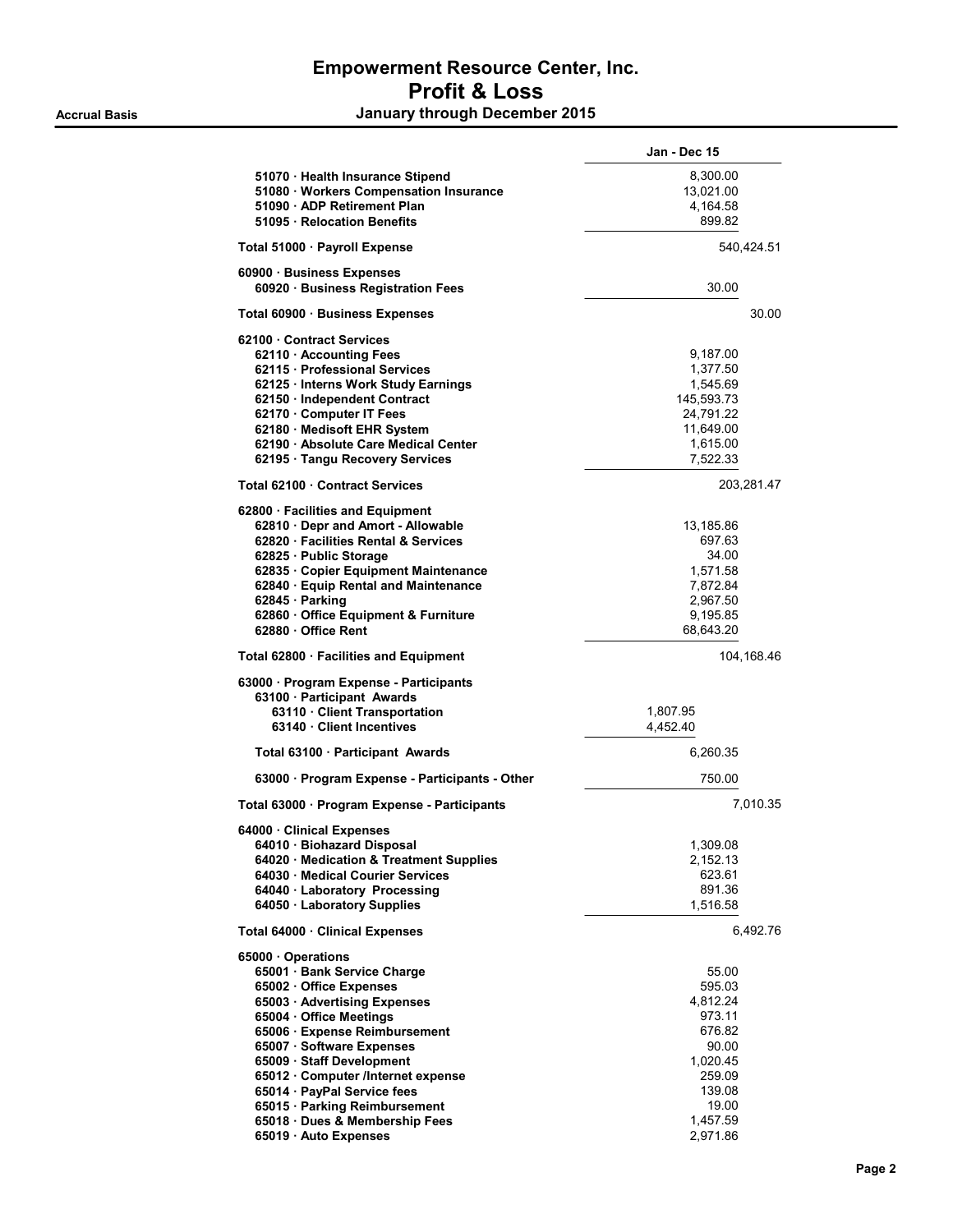|                                                    | Jan - Dec 15 |
|----------------------------------------------------|--------------|
| 65020 · Postage, Mailing Service                   | 709.32       |
| 65035 · Training Fees                              | 699.00       |
| 65040 Office Supplies                              | 15,320.56    |
| 65050 · Telephone, Telecommunications              | 11,216.17    |
| 65055 · Volunteer Appreciation events              | 733.20       |
| 65130 · Interest Expense - General                 | 157.99       |
| Total 65000 Operations                             | 41,905.51    |
| 65045 · Program Expenses and Supplies              |              |
| 65046 · Client Prevention Supplies                 | 5,292.70     |
| 65047 · ERC Mens support group                     | 1,453.40     |
| 65048 · Hats Off To Women Expenses                 | 1,637.29     |
| 65049 · Program Expenses (TCGT)                    | 569.43       |
| 65045 · Program Expenses and Supplies - Other      | 48.12        |
| Total 65045 · Program Expenses and Supplies        | 9,000.94     |
| 65100 Other Types of Expenses                      | $-113.70$    |
| 65120 · Insurance                                  |              |
| 65121 · Automobile Ins (Progressive)               | 7,183.95     |
| 65122 · General/Professional Liability             | 3,307.20     |
| 65123 · Malpractice Insurance                      | 109.00       |
| Total 65120 · Insurance                            | 10,600.15    |
| 68300 · Travel and Meetings                        |              |
| 68310 · Registration                               | 3,933.92     |
| 68320 Hotel                                        | 9,442.20     |
| 68300 · Travel and Meetings - Other                | 6.00         |
| Total 68300 Travel and Meetings                    | 13,382.12    |
| <b>Total Expense</b>                               | 936,182.57   |
| <b>Net Ordinary Income</b>                         | 35,334.91    |
| <b>Other Income/Expense</b><br><b>Other Income</b> |              |
| 41000 Other Income                                 | 0.81         |
| 46400 Misc Revenue                                 | 372.52       |
| <b>Total Other Income</b>                          | 373.33       |
| <b>Net Other Income</b>                            | 373.33       |
| Net Income                                         | 35,708.24    |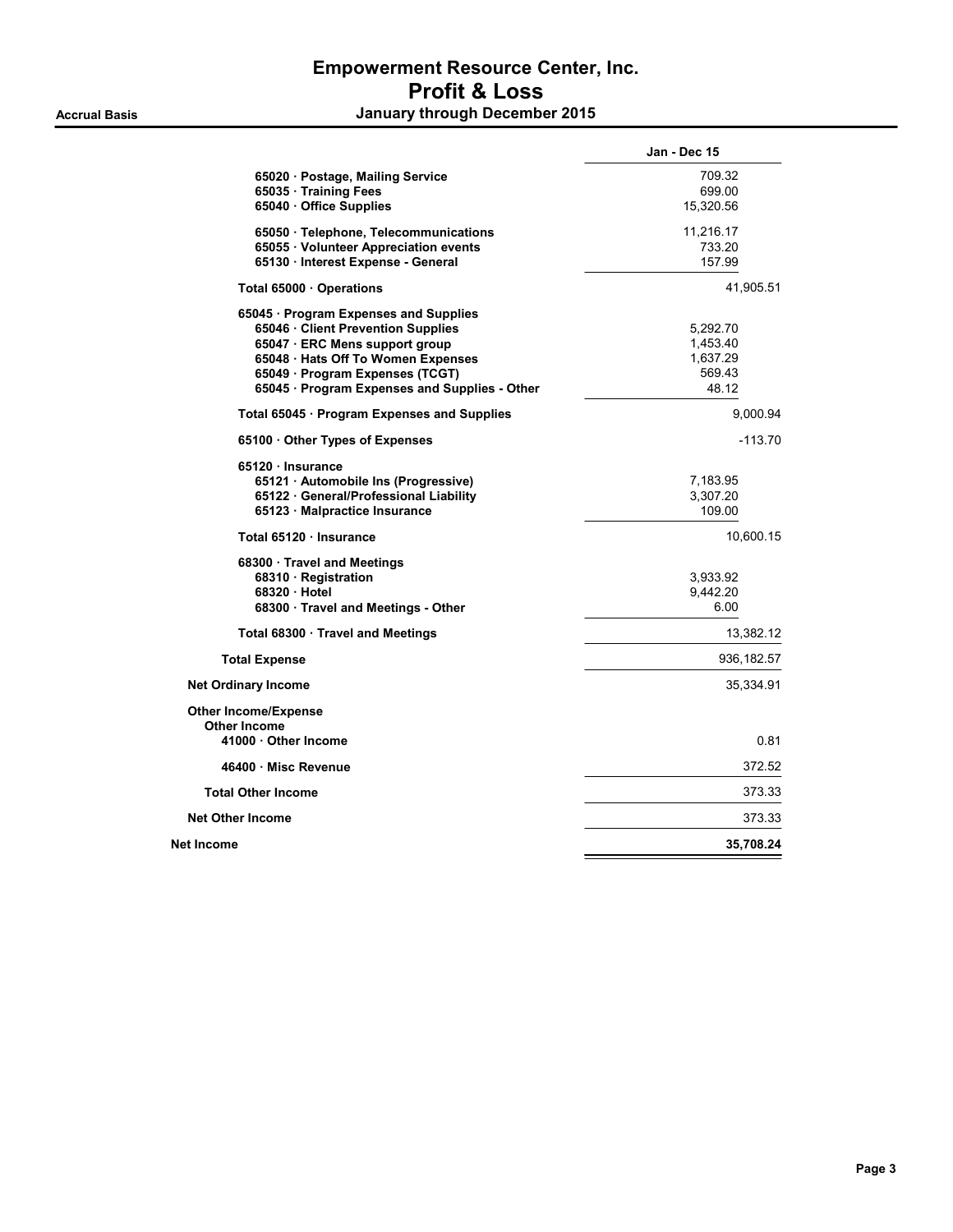|                                                                                                                      | Jan - Dec 15                    |
|----------------------------------------------------------------------------------------------------------------------|---------------------------------|
| <b>Ordinary Income/Expense</b>                                                                                       |                                 |
| <b>Income</b><br>43000 · Foundation and Trust Grants<br>43400 · Direct Public Support                                | 32,926.66<br>253.48             |
| 43500 Charitable Donations                                                                                           | 346.40                          |
| 44500 Federal Grants - DIRECT                                                                                        | 640,207.00                      |
| 44600 Local County Grants                                                                                            | 12,499.00                       |
| 44700 State Grants                                                                                                   | 176,249.97                      |
| 44800 · Indirect Public Support                                                                                      | 45.43                           |
| 47220 Clinical Services                                                                                              | 6,966.41                        |
| 48000 Donations - In Kind Services<br>48500 · Unrestricted Income Release<br>49800 · Interest-Savings, Short-term CD | 49,505.00<br>52,500.00<br>18.13 |
| <b>Total Income</b>                                                                                                  | 971,517.48                      |
| <b>Gross Profit</b>                                                                                                  | 971,517.48                      |
| <b>Expense</b><br>51000 · Payroll Expense                                                                            | 540,424.51                      |
| 60900 · Business Expenses                                                                                            | 30.00                           |
| 62100 Contract Services                                                                                              | 203,281.47                      |
| 62800 · Facilities and Equipment                                                                                     | 104,168.46                      |
| 63000 · Program Expense - Participants                                                                               | 7,010.35                        |
| 64000 Clinical Expenses                                                                                              | 6,492.76                        |
| 65000 Operations                                                                                                     | 41,905.51                       |
| 65045 · Program Expenses and Supplies                                                                                | 9,000.94                        |
| 65100 Other Types of Expenses                                                                                        | $-113.70$                       |
| 65120 Insurance                                                                                                      | 10,600.15                       |
| 68300 · Travel and Meetings                                                                                          | 13,382.12                       |
| <b>Total Expense</b>                                                                                                 | 936,182.57                      |
| <b>Net Ordinary Income</b>                                                                                           | 35,334.91                       |
| <b>Other Income/Expense</b><br><b>Other Income</b><br>41000 Other Income                                             | 0.81                            |
| 46400 Misc Revenue                                                                                                   | 372.52                          |
| <b>Total Other Income</b>                                                                                            | 373.33                          |
| <b>Net Other Income</b>                                                                                              | 373.33                          |
| Net Income                                                                                                           | 35,708.24                       |
|                                                                                                                      |                                 |